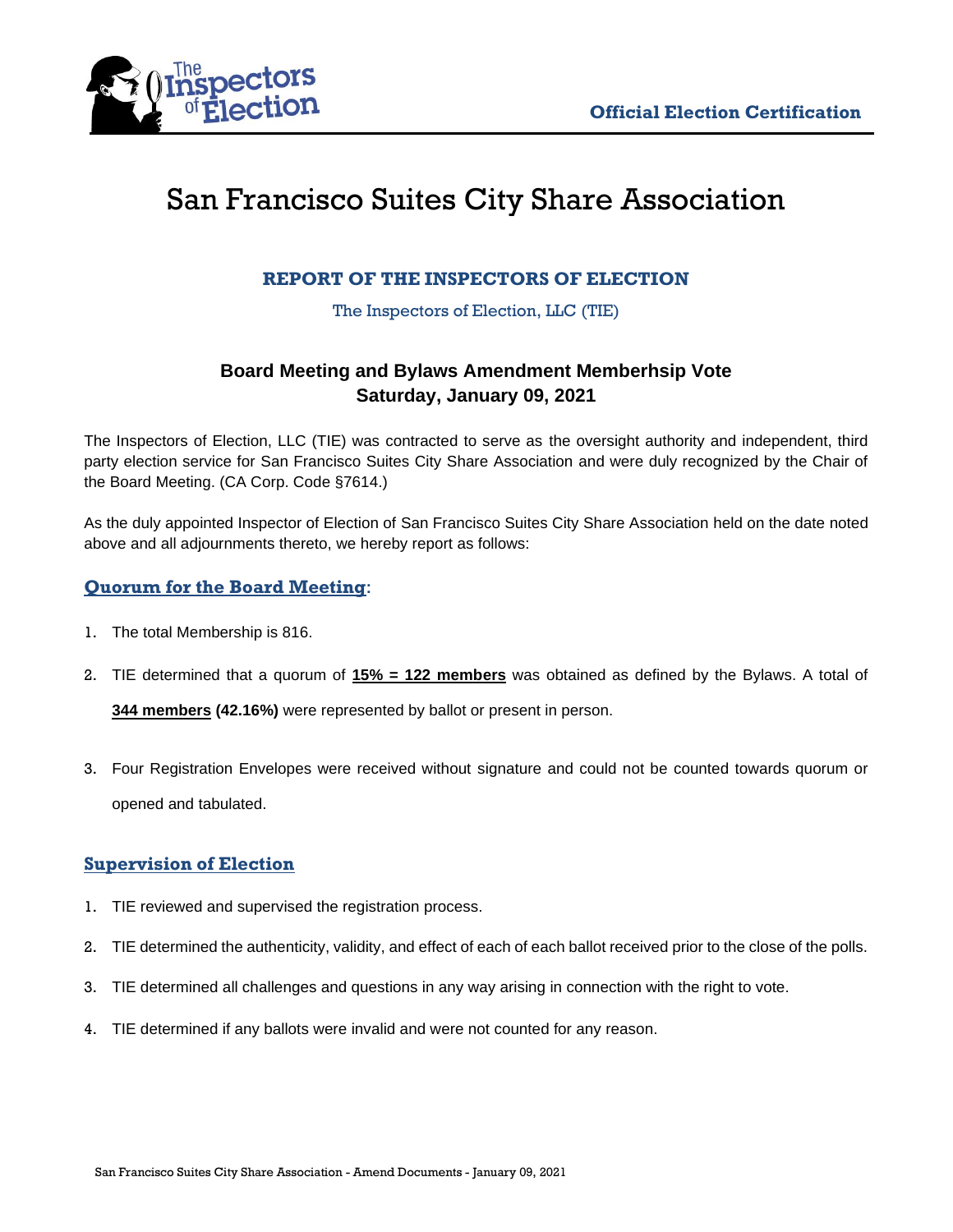### **Voting Process**

- 1. The ballot measure posed to the membership was to approve the Restated Bylaws of San Francisco City Suites Share Association.
- 2. Approval requirement is the affirmative (in favor) vote of the members voting once a quorum has been established.
- 3. The votes were as follows.

| Candidate                                          | Total |
|----------------------------------------------------|-------|
| <b>IN FAVOR</b> of approval of the Restated Bylaws | 337   |
| <b>AGAINST</b> approval of the Restated Bylaws     | 6     |
| <b>ABSTAIN</b>                                     | O     |
| <b>MEASURE PASSED:</b>                             | YES   |
|                                                    |       |

4. TIE counted and tabulated all votes for the Amend Documents as follows:

| Total actual ballots counted: | 343                                                                                            |  |
|-------------------------------|------------------------------------------------------------------------------------------------|--|
| Total of ballots not counted: |                                                                                                |  |
|                               | *Reason for not counting ballots: Unofficial ballot not produced by The Inspectors of Election |  |

#### **Certification of Inspector of Election**

I hereby certify that the above are the results of the voting undertaken by TIE as of this date and time.

| <b>Printed Name:</b> | Sheila Kelly                       |
|----------------------|------------------------------------|
| <b>Signature:</b>    | Kel                                |
| <b>Title:</b>        | <b>Chief Inspector of Election</b> |
|                      |                                    |
| Date:                | Saturday, January 09, 2021         |
| <b>Time:</b>         | 12:00                              |